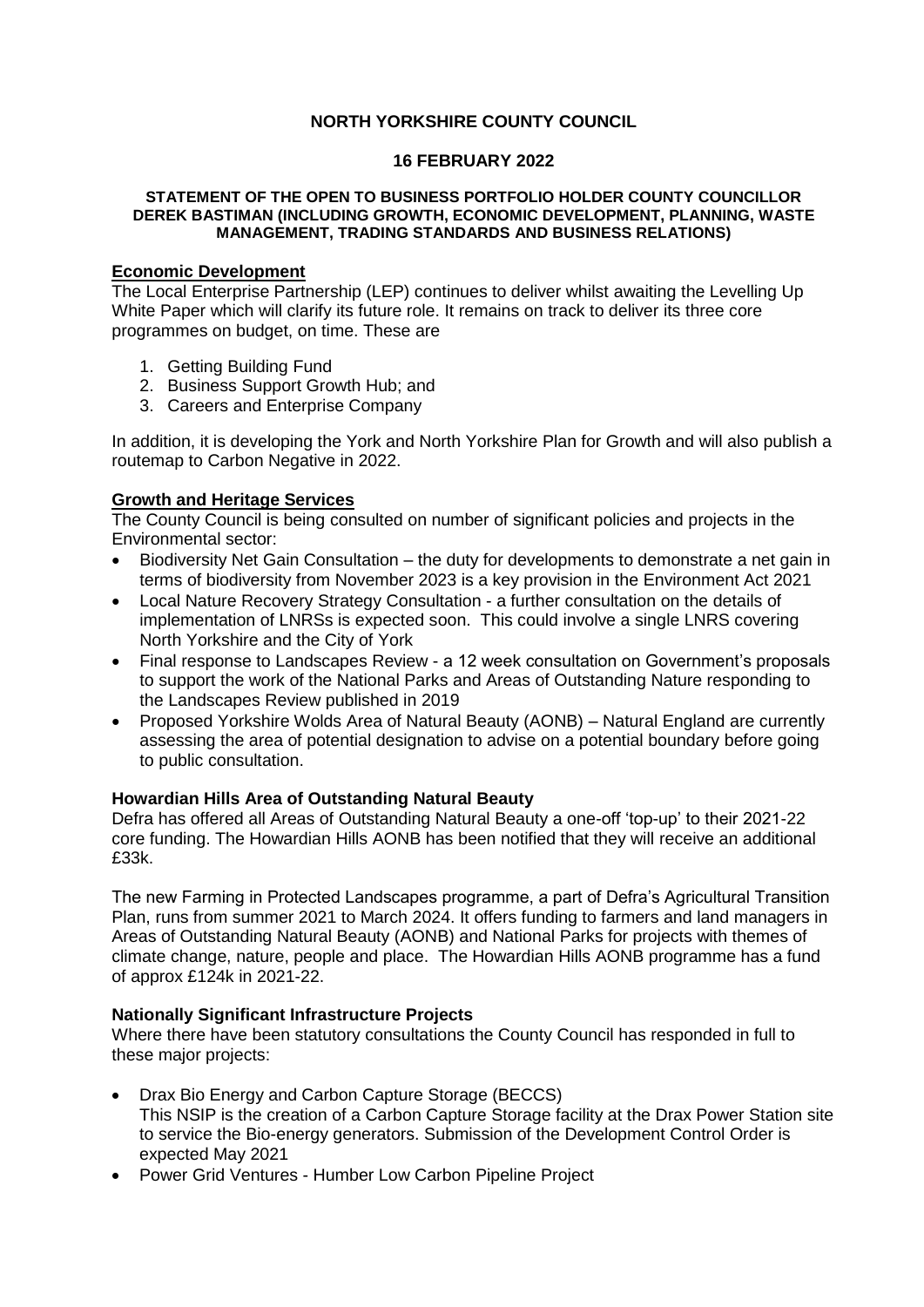The project is to install a Carbon Capture pipeline to carry to the carbon away from Drax and other facilities in the area and store it underground in the North Sea. The land within the North Yorkshire boundary is relatively small. Full statutory consultation is not expected until Summer 2022

- Highways England A66 Improvements This entails 10 separate highway improvement schemes, two are within the North Yorkshire boundary. Stephen Bank to Carkin Moor is one and there is a second scheme proposed at Scotch Corner. The statutory consultation came to an end in November
- Power Grid Yorkshire Green Energy Project The project will increase capacity of overhead lines between York and Selby – some but limited on the ground infrastructure. The statutory consultation completed in December.

## **Planning Services**

Final representations have recently been sought from stakeholders on the emerging Minerals and Waste Joint Plan for North Yorkshire, York & the North York Moors; a Plan that will become the key reference for minerals and waste planning decisions up to 2030. This public consultation was launched on 21 July, ended on 15 September and is in the final stage of consultation.

The Plan which has been developed over several years by North Yorkshire County Council, City of York Council and the North York Moors National Park Authority is now reaching its final stages before formal adoption. After extensive public consultation, a Government Inspector examined the draft plan in public in 2018 and 2019 and following the Inspector's recommendations, further work has been done to prepare Main Modifications to the Plan which have been the subject of the most recent public consultation.

These modifications update and strengthen some policies, incorporate legislative changes and add further and revised sites to the Plan. The duly made comments received during this most recent consultation are in the process of being forwarded to the Inspector, who will then take them into account when writing her Report. Subject to the Inspector's Report, the final stage will be the adoption of the plan as an official policy document.

#### **Business and Consumer Services (BACS)**

The owner of a watch company pleaded guilty to six offences related to sale/possession for sale of counterfeit watches. He was sentenced to 12 months community order with 150 hours unpaid and the company was subject to a nominal fine for each offence. Confiscation proceedings to recover the criminal proceeds will follow.

At York Crown Court in December 2021, Mr H was sentenced to 10 months' imprisonment and ordered to pay partial compensation of £4,500 upon his release for two offences in connection with building work.

## **Food, Farming and Health**

Currently North Yorkshire has had 13 cases of High pathogenic H5N1 Avian Influenza confirmed in the County. The Animal Health team continues to work with our colleagues at the APHA (Animal and Plant Health Agency) regarding the  $13<sup>th</sup>$  case which was confirmed on 27 January 2022. For the previous 12 cases we completed foot patrol work, which involved knocking on all doors (including residential properties) of the premises to a radius of 3km around each infected premises, to locate registered and unregistered birds. This information was supplied to the APHA so they can carry out further surveillance as part of their procedures. In addition, we continue to respond to complaints of keepers not complying with the housing order, requiring all poultry and birds to be kept away from wild birds to reduce the spread of the disease. The number of reported cases is the highest we have ever seen in North Yorkshire.